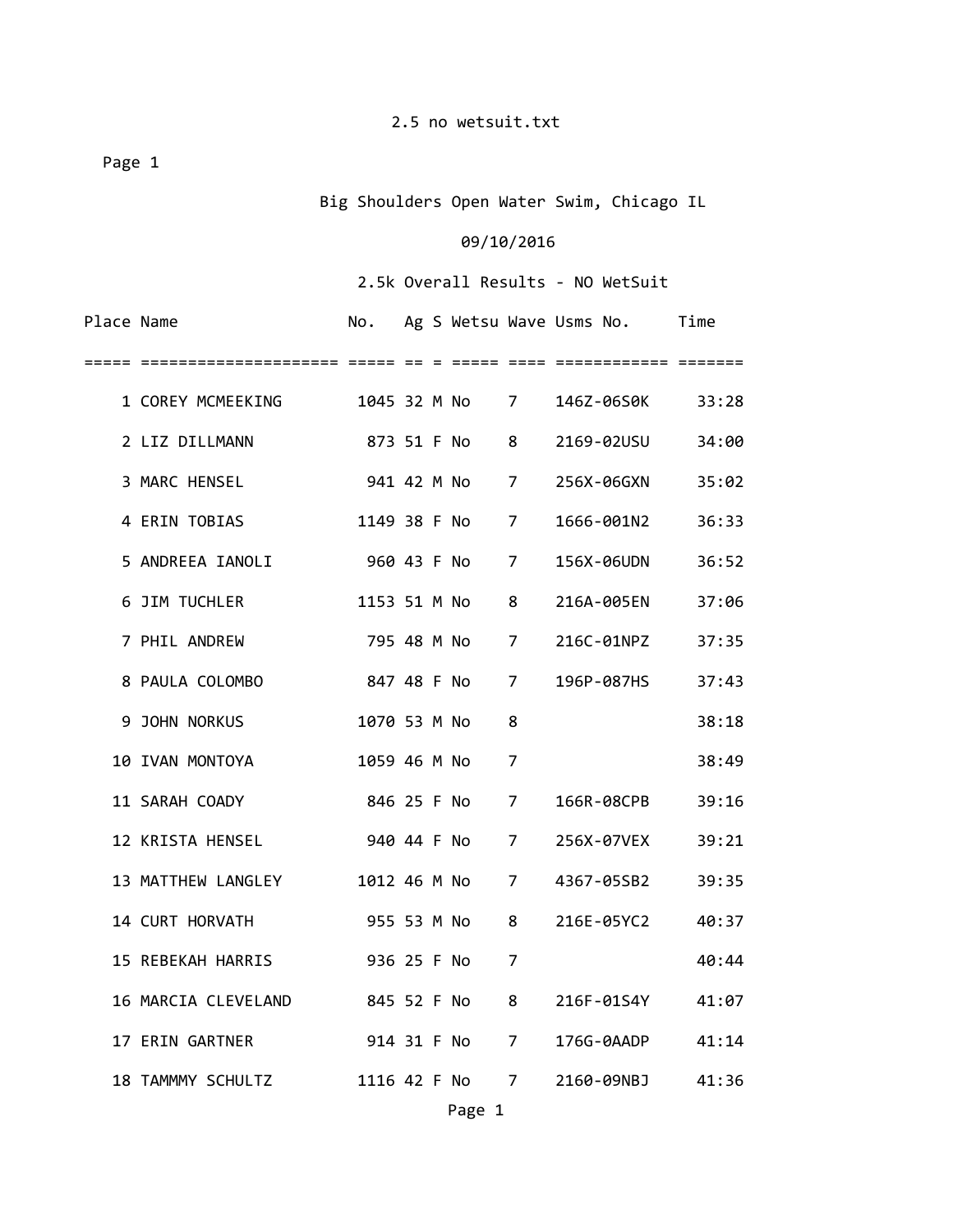|  | 19 AARON WALTERS 739 40 M No                          |  |                | 7              |                                 | 41:50 |
|--|-------------------------------------------------------|--|----------------|----------------|---------------------------------|-------|
|  | 20 STEVE GRAMLEY                                      |  | 924 46 M No 7  |                | 1668-07UHG 42:12                |       |
|  | 21 CHRIS OCKEN                                        |  | 1074 46 M No   | $\overline{7}$ |                                 | 42:34 |
|  | 22 MONT WICKHAM                                       |  | 1175 56 M No   | $8 -$          | 216J-061ZV 42:35                |       |
|  | 23 KARRIE WRIGHT 1184 37 F No                         |  |                |                | 7 216P-05F4E 43:13              |       |
|  | 24 AMY LISEK                                          |  | 1023 40 F No   | 7              |                                 | 43:16 |
|  | 25 ALICIA WILDERMUTH 1176 30 F No                     |  |                | 7              |                                 | 43:18 |
|  | 26 KATE LORENZ                                        |  |                |                | 1026 39 F No 7 216X-063KG 43:21 |       |
|  | 27 RON CHLASTA                                        |  | 843 59 M No    | 8              | 156H-021KC 43:22                |       |
|  | 28 KATHLEEN LOUISELL 1027 38 F No                     |  |                | $\overline{7}$ |                                 | 43:30 |
|  | 29 LAUREN JOYCE                                       |  | 978 24 F No    | $\overline{7}$ |                                 | 43:37 |
|  | 30 LISA LAMMERS 1010 45 F No                          |  |                |                | 7 4064-0A4PA 43:39              |       |
|  | 31 WILLIAM HOYT                                       |  | 957 28 M No    | $7 \quad$      | 216T-07U4J                      | 43:44 |
|  | 32 BRUCE MCLEOD 1044 58 M No 8                        |  |                |                | 156P-021RU                      | 43:44 |
|  | 33 STEPHEN BLAZOFF 814 57 M No 8                      |  |                |                | 1961-028US                      | 43:45 |
|  | 34 CHRISTOPHER ROBB                                   |  | 1101 45 M No 7 |                | 216B-08BNF                      | 43:48 |
|  | 35 DANAE WELCH                                        |  | 1172 26 F No   | 7              |                                 | 43:55 |
|  | 36 LESLIE ARCHER                                      |  |                |                | 796 32 F No 7 216N-05WNH        | 44:05 |
|  | 37 JENNIFER MCCLELLAN 1036 47 F No 7 196W-094D0 44:11 |  |                |                |                                 |       |
|  | 38 CHRISTOPHER WORKING 1183 36 M No 7                 |  |                |                | 196H-029TB 44:38                |       |
|  | 39 EMILY DVORSKY                                      |  | 206 23 F No    | 7              |                                 | 45:22 |
|  | 40 MICHAEL ETIENNE 888 56 M No                        |  |                | 8              | 216V-029G7                      | 45:32 |
|  | 41 BARRY HOLCOMB 950 46 M No                          |  |                | 7              | 2863-01P1B 45:43                |       |
|  | 42 MATT STONECIPHER 1140 33 M No                      |  |                | 7              |                                 | 45:44 |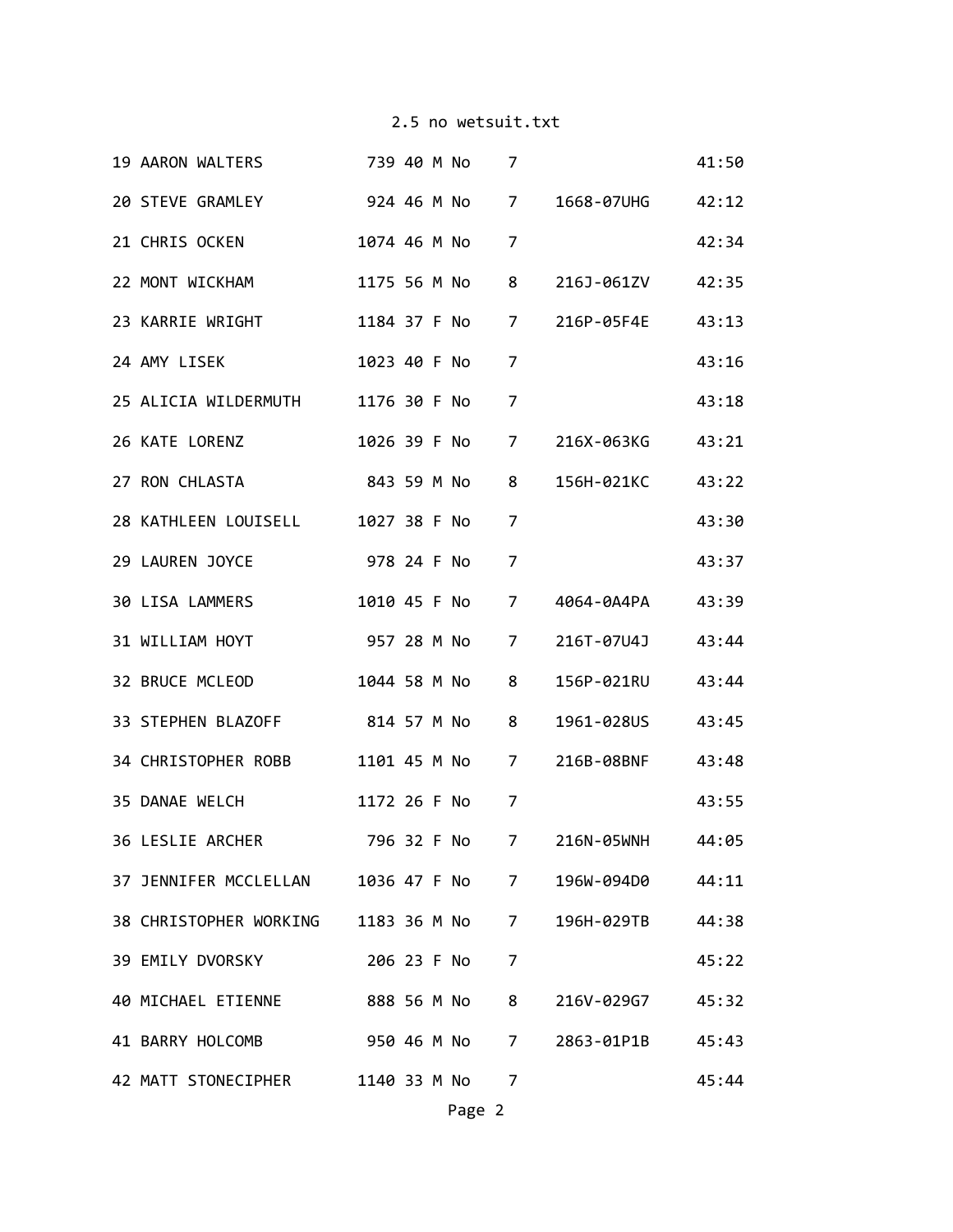|  | 43 JIM CLEMENTI     | 844 49 M No  |  | 8              |            | 45:47 |
|--|---------------------|--------------|--|----------------|------------|-------|
|  | 44 NOAH ISACKSON    | 961 42 M No  |  | 7              |            | 45:49 |
|  | 45 JAKE ROTH        | 1106 25 M No |  | 7              |            | 45:59 |
|  | 46 GENEVIEVE WALSH  | 1165 30 F No |  | 7              | 4367-06DAW | 46:00 |
|  | 47 KRISTIN KROK     | 1001 45 F No |  | 7              |            | 46:06 |
|  | 48 DAVE DALLE MOLLE | 858 54 M No  |  | 8              |            | 46:07 |
|  | 49 KATIE AKSAMIT    | 791 38 F No  |  | $\overline{7}$ | 216Y-06EWE | 46:07 |
|  | 50 KATIE GLASS      | 922 31 F No  |  | 7              |            | 46:12 |

Page 2

# Big Shoulders Open Water Swim, Chicago IL

# 09/10/2016

# 2.5k Overall Results ‐ NO WetSuit

| Place Name |                     | No.          |  |             |   | Ag S Wetsu Wave Usms No.  | Time  |
|------------|---------------------|--------------|--|-------------|---|---------------------------|-------|
|            |                     |              |  |             |   |                           |       |
|            | 51 BILL BOGAR       | 817 45 M No  |  |             | 7 |                           | 46:20 |
|            | 52 TERRENCE WITTMAN |              |  |             |   | 1180 50 M No 8 216V-07NNN | 46:23 |
|            | 53 SHANE PATRICK    | 1084 34 M No |  |             | 7 |                           | 46:32 |
|            | 54 NEAL ANDERSON    | 793 34 M No  |  |             | 7 |                           | 46:48 |
|            | 55 PAUL MCDEVITT    |              |  |             |   | 1041 69 M No 8 216U-05YF5 | 46:57 |
|            | 56 LAUREN GUMBEL    |              |  | 932 27 F No |   | 7 216J-07P2V              | 46:59 |
|            | 57 PAUL MERKEY      | 1049 30 M No |  |             | 7 |                           | 47:13 |
|            | 58 KRIS REICHMANN   | 1099 46 F No |  |             | 7 |                           | 47:18 |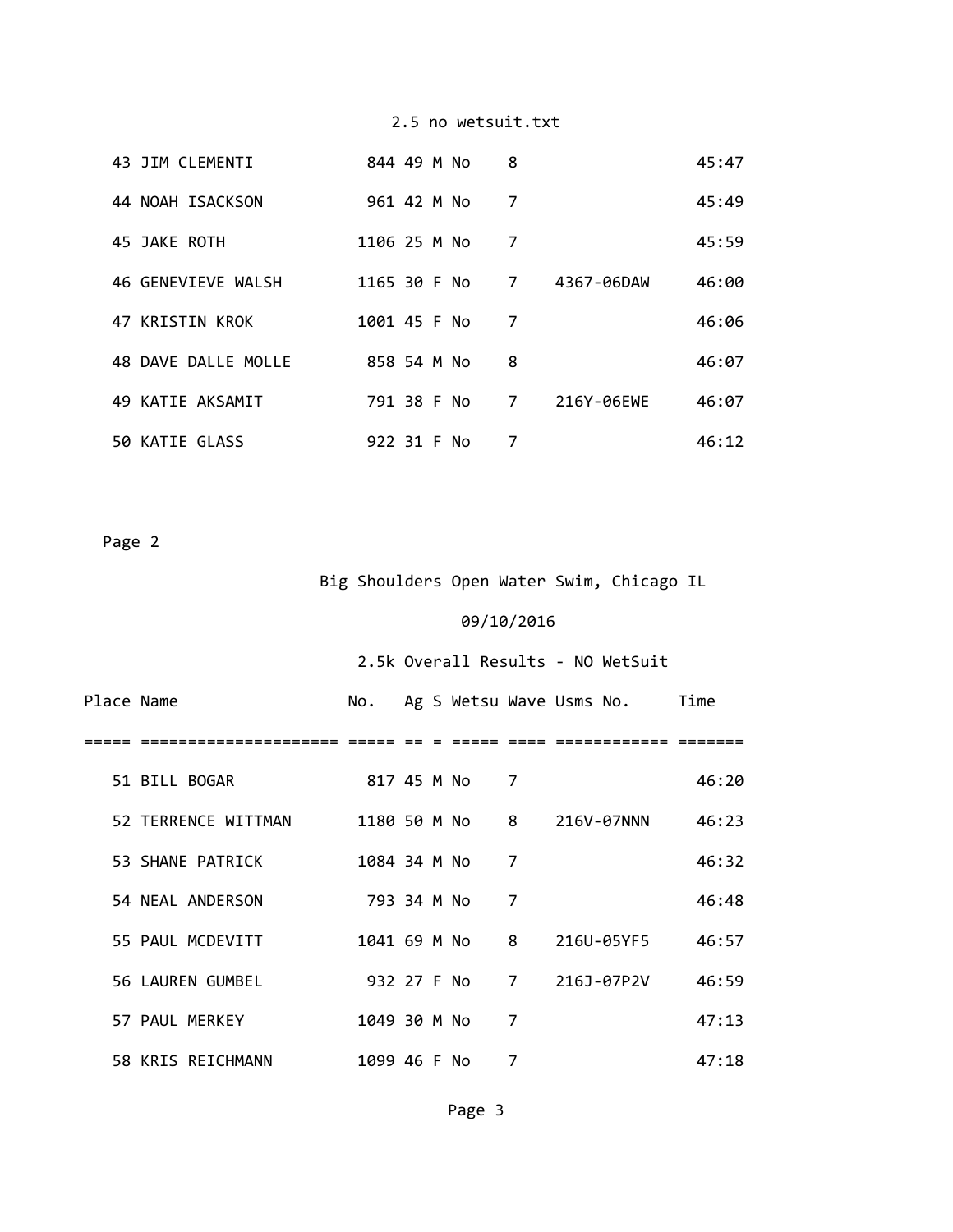|  |                                    |              |  | 2.5 no wetsuit.txt |   |                  |       |
|--|------------------------------------|--------------|--|--------------------|---|------------------|-------|
|  | 59 SAUL DELAGE                     |              |  | 867 43 M No        | 7 | 216U-02UD4 47:28 |       |
|  | 60 SANDY AKRIDGE                   |              |  | 790 49 F No 8      |   | 156R-08F2E       | 47:48 |
|  | 61 SCOTT JOHNSON                   |              |  | 974 43 M No 7      |   | 156W-07CBJ       | 47:51 |
|  | 62 HEATHER HOWLAND                 |              |  | 956 35 F No        | 7 | 2160-02WFP       | 47:58 |
|  | 63 TAMARA STEIL                    |              |  | 1138 62 F No       | 8 | 1960-028U6       | 48:03 |
|  | 64 JAMIE HILLS                     |              |  | 946 43 F No        | 7 |                  | 48:22 |
|  | 65 CATHERINE MCCORD                |              |  | 1037 60 F No       | 8 | 216P-097W0       | 48:35 |
|  | 66 MARGARET HIESTAND               |              |  | 945 29 F No        | 7 | 2169-06W0N       | 48:37 |
|  | 67 KRISTIN OVERBEY                 |              |  | 1080 50 F No       | 8 |                  | 48:48 |
|  | 68 LAURA KASPRZAK                  |              |  | 983 37 F No        | 7 | 2169-0843J       | 49:03 |
|  | 69 DAVID DABERTIN                  |              |  | 856 54 M No        | 8 | 1669-05YF8       | 49:08 |
|  | 70 JENNIFER SIENKO 1128 37 F No    |              |  |                    | 7 |                  | 49:13 |
|  | 71 KACEY LITTMAN                   |              |  | 1024 30 F No       | 7 | 026G-0A8ST       | 49:21 |
|  | 72 CHRIS PETRILLO                  |              |  | 1087 49 M No       | 8 | 216T-02VC3       | 49:27 |
|  | 73 MATT ZIMMERMAN                  |              |  | 1191 46 M No       | 7 |                  | 49:28 |
|  | 74 PATRICK FLEMING                 |              |  | 901 55 M No        | 8 | 306C-0AADX       | 49:53 |
|  | 75 CHANNING GREENE                 |              |  | 926 53 M No        | 8 | 2168-02VEE       | 49:57 |
|  | 76 CARI HODGSON                    |              |  | 949 37 F No        | 7 | 2164-0941X       | 49:59 |
|  | 77 BARBARA BOS                     |              |  | 818 67 F No 8      |   | 196P-029CU       | 50:04 |
|  | 78 NANCY LANGE                     |              |  | 1011 44 F No       | 7 | 196C-09CD9       | 50:05 |
|  | 79 LYNN BLUE                       |              |  | 816 58 F No        | 8 | 1668-02AUJ       | 50:07 |
|  | 80 PEDRO DAGER                     | 857 29 M No  |  |                    | 7 |                  | 50:11 |
|  | 81 CARLYLE BOUCHARD<br>820 23 F No |              |  |                    | 7 |                  | 50:20 |
|  | 82 MATT MEYER                      | 1053 36 M No |  |                    | 7 |                  | 51:05 |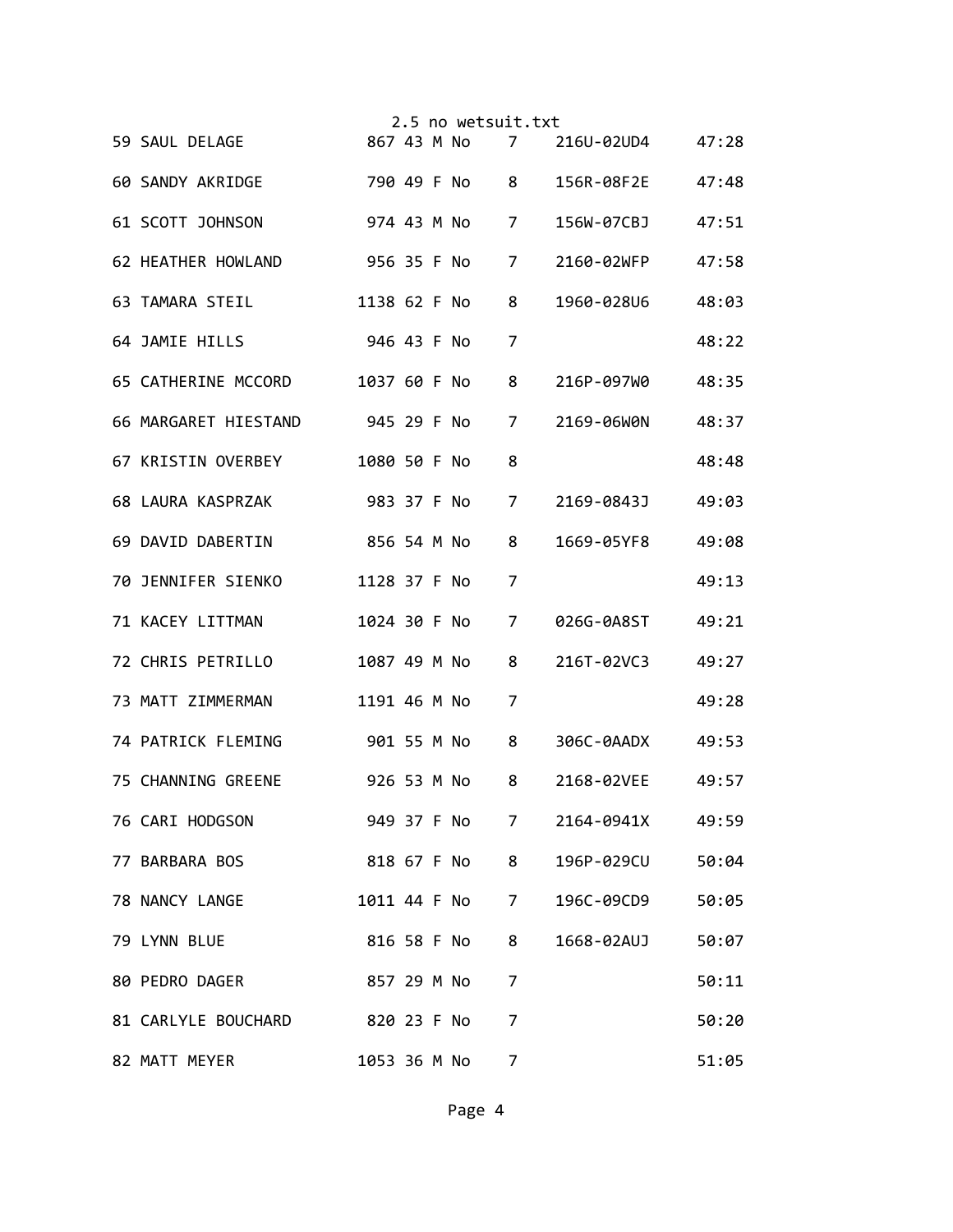|                                  |              |  | 2.5 no wetsuit.txt |                |                           |       |
|----------------------------------|--------------|--|--------------------|----------------|---------------------------|-------|
| 83 CAROLYN SCHMIT                | 1114 42 F No |  |                    | 7              |                           | 51:12 |
| 84 MARILYN KULAK                 |              |  |                    |                | 1004 60 F No 8 216S-02WB2 | 51:26 |
| 85 LEORA BAUMGARTEN 806 53 F No  |              |  |                    | 8              | 2164-060FB                | 51:28 |
| 86 TEPPI BURROWS                 |              |  | 836 35 F No        | $\overline{7}$ | 176Z-01US7                | 51:48 |
| 87 SHARON POWERS                 |              |  | 1095 55 F No       | 8              | 1568-08DCG                | 52:02 |
| 88 MEGAN GILBERT                 | 921 23 F No  |  |                    | 7              |                           | 52:04 |
| 89 JMAN ROTH                     | 1107 61 M No |  |                    | 8              |                           | 52:11 |
| 90 SARAH FLYNN                   | 902 32 F No  |  |                    | $\overline{7}$ | 196F-07WBT                | 52:15 |
| 91 ROSE BOUCHARD                 | 821 53 F No  |  |                    | 8              | 106S-0389K                | 52:35 |
| 92 JOHN KOLTON                   | 996 62 M No  |  |                    | 8              |                           | 52:40 |
| 93 HEATHER SAYLOR                | 1110 50 F No |  |                    | 8              | 216S-02V6F                | 52:41 |
| 933 45 F No<br>94 JACQUELINE GUY |              |  |                    | $\overline{7}$ | 166V-03ANM 52:49          |       |
| 95 PATRICK BROWN                 | 833 44 M No  |  |                    | $\overline{7}$ |                           | 53:01 |
| 96 LEAH HOLZWARTH<br>952 49 F No |              |  |                    | 8              | 216T-09Y9N                | 53:03 |
| 97 SARAH VOLL                    | 1161 36 F No |  |                    | 7              |                           | 53:14 |
| 98 GIL PINA                      |              |  | 1090 38 M No       | 7              |                           | 53:31 |
| 99 ELIZABETH LOCKWOOD            |              |  | 1025 54 F No       | 8              | 216D-06Z7F                | 53:37 |
| 100 ELLIOT ROCKLER               | 1102 65 M No |  |                    | 8              | 1063-036JJ                | 53:39 |

Page 3

Big Shoulders Open Water Swim, Chicago IL

## 09/10/2016

 2.5k Overall Results ‐ NO WetSuit Place Name  $\begin{array}{ccc} \sim & \sim & \sim & \sim \end{array}$  No. Ag S Wetsu Wave Usms No. Time Page 5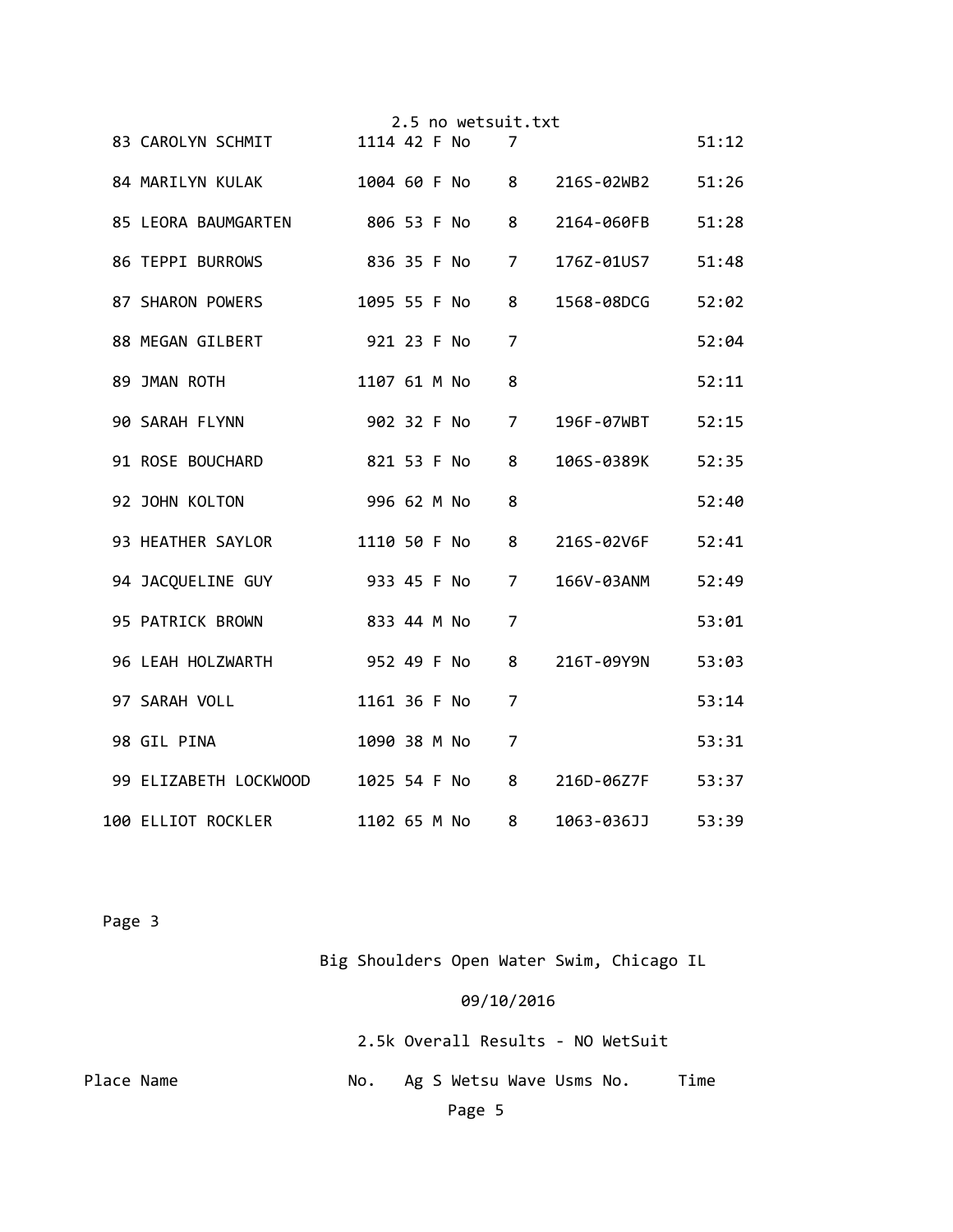| 101 MAURITA VINCENT 1160 59 F No 8 216C-06RB6 53:41 |                |  |               |   |                                |       |
|-----------------------------------------------------|----------------|--|---------------|---|--------------------------------|-------|
| 102 KRISTY JOHNSON 973 54 F No 8 216H-09RGV 53:43   |                |  |               |   |                                |       |
| 103 JEFF FRANCISKI                                  |                |  |               |   | 904 44 M No 7 1663-075TP       | 53:50 |
| 104 ROBERT THOMAS                                   |                |  |               |   | 1147 36 M No 7 2164-06YR6      | 54:01 |
| 105 PETER WELLS 1173 48 M No                        |                |  |               | 7 |                                | 54:22 |
| 106 KATHRYN DELBELLO 868 24 F No                    |                |  |               |   | 7 166B-0AAG4 54:44             |       |
| 107 DON FLEMING 898 54 M No                         |                |  |               | 8 |                                | 54:56 |
| 967 39 M No<br>108 RYAN JASTRZAB                    |                |  |               | 7 |                                | 55:02 |
| 109 ELLEN MEUCH 1052 56 F No 8 216U-09TP4 55:02     |                |  |               |   |                                |       |
| 110 SAMANTHA SIMMONS                                |                |  |               |   | 1129 43 F No 7 336P-02CDJ      | 55:09 |
| 111 CAROL UNGARETTI 1154 54 F No                    |                |  |               | 8 |                                | 55:10 |
| 112 JARED WUNSCH 1186 45 M No                       |                |  |               | 7 |                                | 55:13 |
| 113 MITCHELL BAUGH                                  | 805 36 M No    |  |               | 7 |                                | 55:19 |
| 114 ELIZABETH SMITH                                 | 1133 64 F No   |  |               | 8 | 406R-06J2H 55:26               |       |
| 115 LAWRENCE LASUSA                                 | 1016 56 M No 8 |  |               |   | 196F-07KF5 55:39               |       |
| 116 ANN GARTNER<br>913 57 F No 8                    |                |  |               |   | 176S-01UK8 55:54               |       |
| 117 CELINE KRAFFT                                   | 999 48 F No    |  |               | 7 |                                | 56:00 |
| 118 LAURIE KAGUNI                                   |                |  |               |   | 980 64 F No 8 1961-0296K 56:08 |       |
| 119 STAN WIDLACKI                                   |                |  |               |   | 760 51 M No 5 216F-07UCB       | 56:30 |
| 120 MIKE HENTH                                      |                |  | 942 36 M No 7 |   | 156E-0AAFE                     | 57:27 |
| 121 JENNIFER LIND                                   |                |  | 434 49 F No 4 |   | 216V-02WSC                     | 57:44 |
| 122 ROSE KORMANYOS                                  |                |  |               |   | 997 32 F No 7 2165-070K1 57:46 |       |
| 123 EVELYN MCGOWAN 1042 57 F No 8                   |                |  |               |   | 2168-0697Z 57:47               |       |
|                                                     |                |  |               |   |                                |       |

Page 6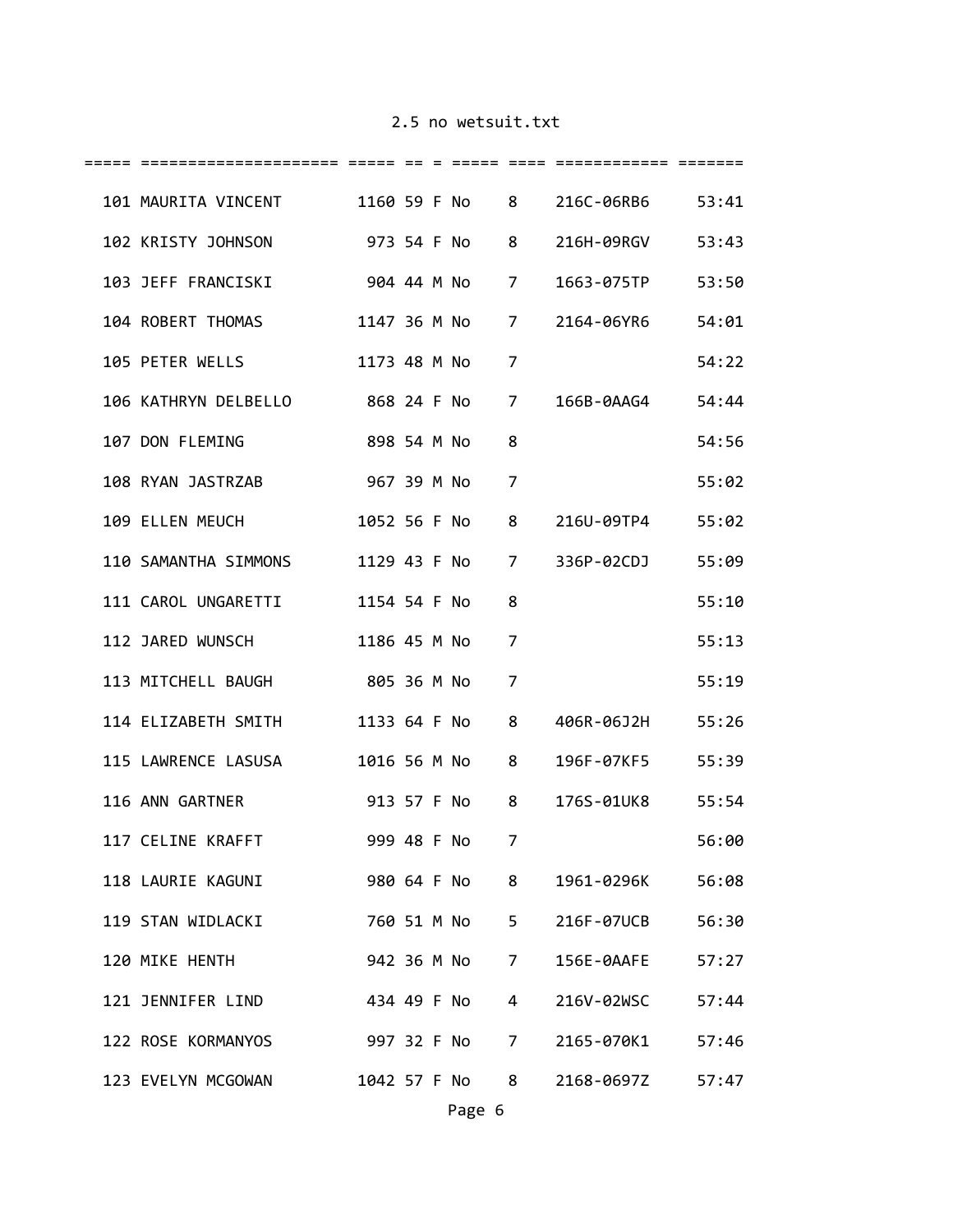| 124 J.R. HARRIS                         935 68 M No       8     216T-08ER0 |             |  |                |                  | 58:08   |
|----------------------------------------------------------------------------|-------------|--|----------------|------------------|---------|
| 125 PAUL UNGARETTI 1155 49 M No 8                                          |             |  |                |                  | 58:26   |
| 126 TERRI FRIEL 905 59 F no 8 216A-0A4TT 58:40                             |             |  |                |                  |         |
| 127 CHRISTINE DE LUCA 864 36 F No                                          |             |  | 7              |                  | 59:20   |
| 128 MURAT KOCAK 995 37 M No                                                |             |  | $\overline{7}$ |                  | 59:20   |
| 129 STEVEN KINEMAN 993 57 M No 8                                           |             |  |                | 196G-069KV 59:20 |         |
| 130 STEVEN KNIPSTEIN 403 51 M No 5 216F-05YPE 59:36                        |             |  |                |                  |         |
| 131 KAREN KORTELING  998 52 F No 8 2166-0709T  59:38                       |             |  |                |                  |         |
| 132 WENDY PICKERING 1089 44 F No 7 2163-07E0D 59:41                        |             |  |                |                  |         |
| 133 SANDY BRESSNER 829 41 F No                                             |             |  | 7              |                  | 1:00:00 |
| 134 ADAM HALL                                                              | 934 31 M No |  | 7              |                  | 1:00:19 |
|                                                                            |             |  | $\overline{7}$ |                  | 1:00:30 |
| 136 JULIE KERR-NICHOLSON 988 46 F No 7 206J-0A54H 1:00:32                  |             |  |                |                  |         |
| 137 TERESA JOHNSON 975 34 F No                                             |             |  | 7              |                  | 1:00:33 |
| 138 MIKE MCGOWAN 1043 63 M No 8 216P-0624V 1:00:49                         |             |  |                |                  |         |
| 139 PETER SHANNON 1122 46 M No                                             |             |  | 7              |                  | 1:01:03 |
| 140 MARCELINO RIVERA 1100 65 M No 8                                        |             |  |                |                  | 1:02:05 |
| 141 MEGAN HERSHEY                                                          |             |  | 943 36 F No 7  |                  | 1:02:17 |
| 142 DEBBY GABRIEL 907 57 F No 8 216W-02X35 1:03:01                         |             |  |                |                  |         |
| 143 ORPHIELD GILBERTSON 264 56 M No 6 2160-097YH 1:03:03                   |             |  |                |                  |         |
| 144 MARK JASTRZAB                                                          | 966 39 M No |  | $\overline{7}$ |                  | 1:03:13 |
| 145 BARBARA SHUFELDT 1126 58 F No 8 216W-02V59                             |             |  |                |                  | 1:03:26 |
| 146 ORRIN WOLF 1181 49 M No                                                |             |  | 8              |                  | 1:03:59 |
| 147 GIL FERGUS                                                             | 894 68 M No |  | 8              |                  | 1:04:08 |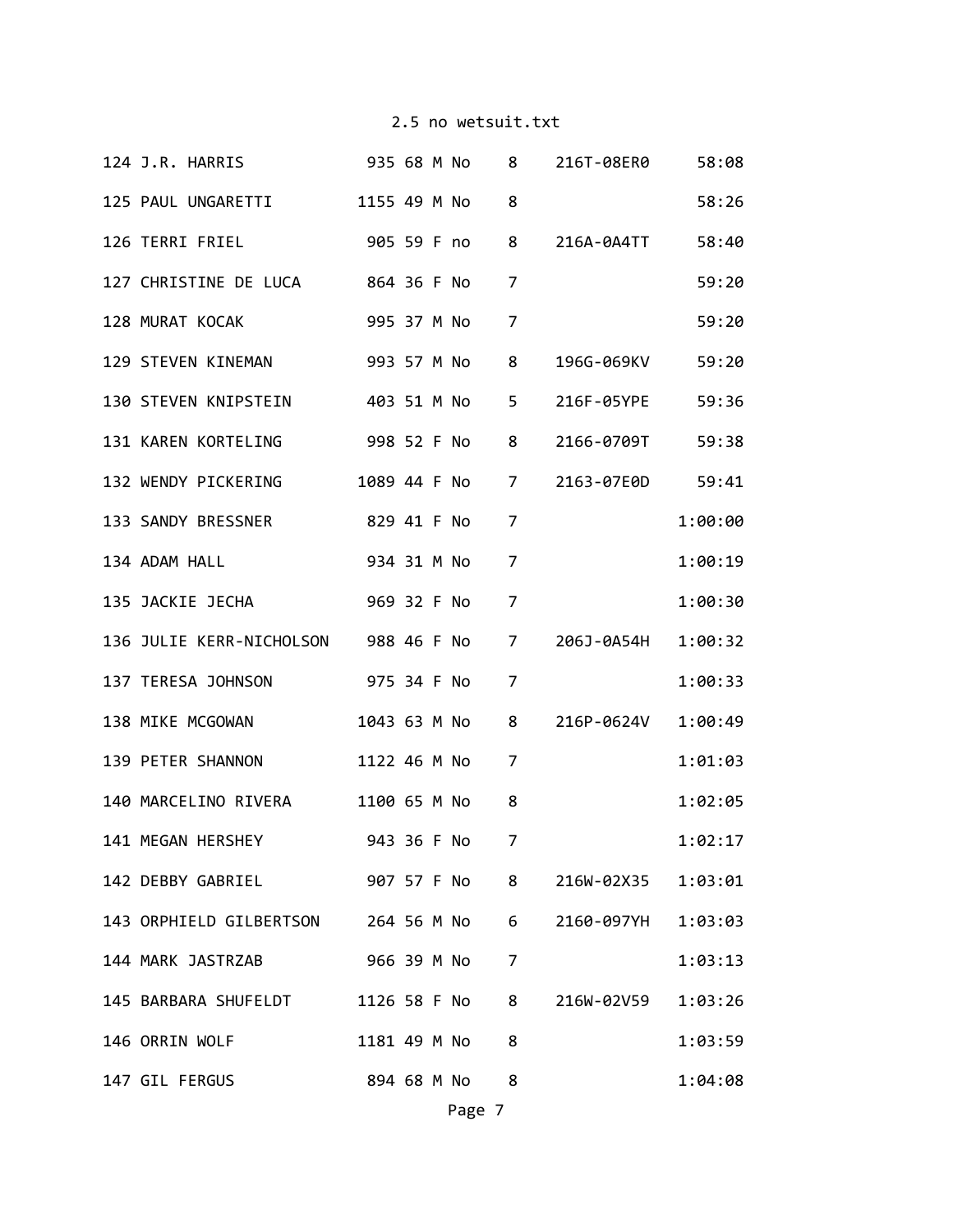| 148 MAGGIE BUTLER   | 839 56 F No  |                |                    | 1:04:59 |
|---------------------|--------------|----------------|--------------------|---------|
| 149 MOLLY JACKSON   | 964 34 F No  | $\overline{I}$ | 1664-08DSG 1:05:09 |         |
| 150 CAROLYN WORKING | 1182 39 F No | $\overline{7}$ | 2160-060VK 1:05:24 |         |

Page 4

# Big Shoulders Open Water Swim, Chicago IL

## 09/10/2016

# 2.5k Overall Results ‐ NO WetSuit

| Place Name |                                                       |              |  |             |                | No. Ag S Wetsu Wave Usms No. Time |         |
|------------|-------------------------------------------------------|--------------|--|-------------|----------------|-----------------------------------|---------|
|            |                                                       |              |  |             |                |                                   |         |
|            | 151 PHOEBE JEROUSEK 970 30 F No 7 216M-0AADK 1:05:53  |              |  |             |                |                                   |         |
|            | 152 IVAN IVANOV                                       | 963 43 M No  |  |             | $\overline{7}$ |                                   | 1:06:41 |
|            | 153 ANNE STATTON<br>1137 52 F No                      |              |  |             |                | 8 216P-09PU1 1:07:36              |         |
|            | 154 JIM MARTEN 1032 32 M No                           |              |  |             | 7              |                                   | 1:07:53 |
|            | 155 JULIA SHILDMYER-HEIGH 1125 53 F No                |              |  |             | 8              | 166P-08EJ7                        | 1:08:07 |
|            | 156 LEONORE FAULDS 890 43 F No                        |              |  |             |                | 7 206P-02MY0                      | 1:08:56 |
|            | 157 BRIAN FERGUS                                      |              |  | 893 66 M No | 8              | 216M-05EEV                        | 1:09:57 |
|            | 158 RENEE FATEMI                                      |              |  | 889 43 F No |                | 7 4166-05HS8                      | 1:10:16 |
|            | 159 RED WARD                                          | 1168 52 M No |  |             | 8              |                                   | 1:10:50 |
|            | 160 TOM OTOOLE                                        | 1079 67 M No |  |             | 8              |                                   | 1:10:55 |
|            | 161 MICHAEL MARKMAN 1030 70 M No 8 2165-02VYB 1:11:48 |              |  |             |                |                                   |         |
|            | 162 SUSAN WEIS                                        | 1171 54 F No |  |             | 8              |                                   | 1:12:11 |
|            | 163 MARY SCOTT 4118 54 F No 8 216G-084FW 1:15:36      |              |  |             |                |                                   |         |